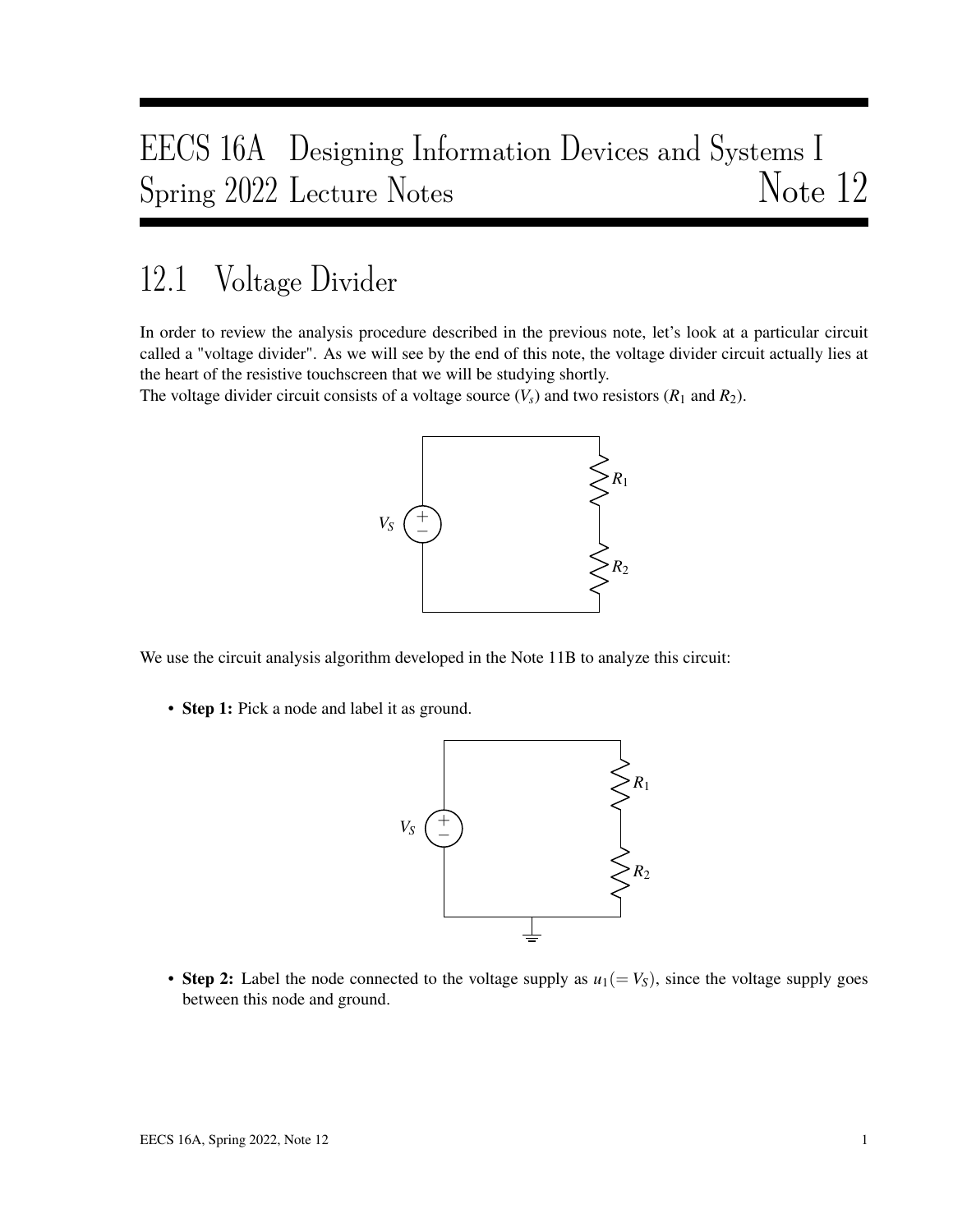

• Step 3: Label the remaining node as *umid*.



• Step 4: Label the voltages and currents through every element in the circuit with  $V_i$  and  $I_i$  respectively:



• Step 5: Write KCL equations for all nodes with unknown voltage - in this case, this is just *umid*, since  $u_1 = V_S$ . The current entering that node is  $I_{R_1}$  and the current leaving it is  $I_{R_2}$ . Since these currents must be equal,

$$
I_{R_1}=I_{R_2}.
$$

• Step 6: Find expressions for element currents for all elements (except the voltage source) using their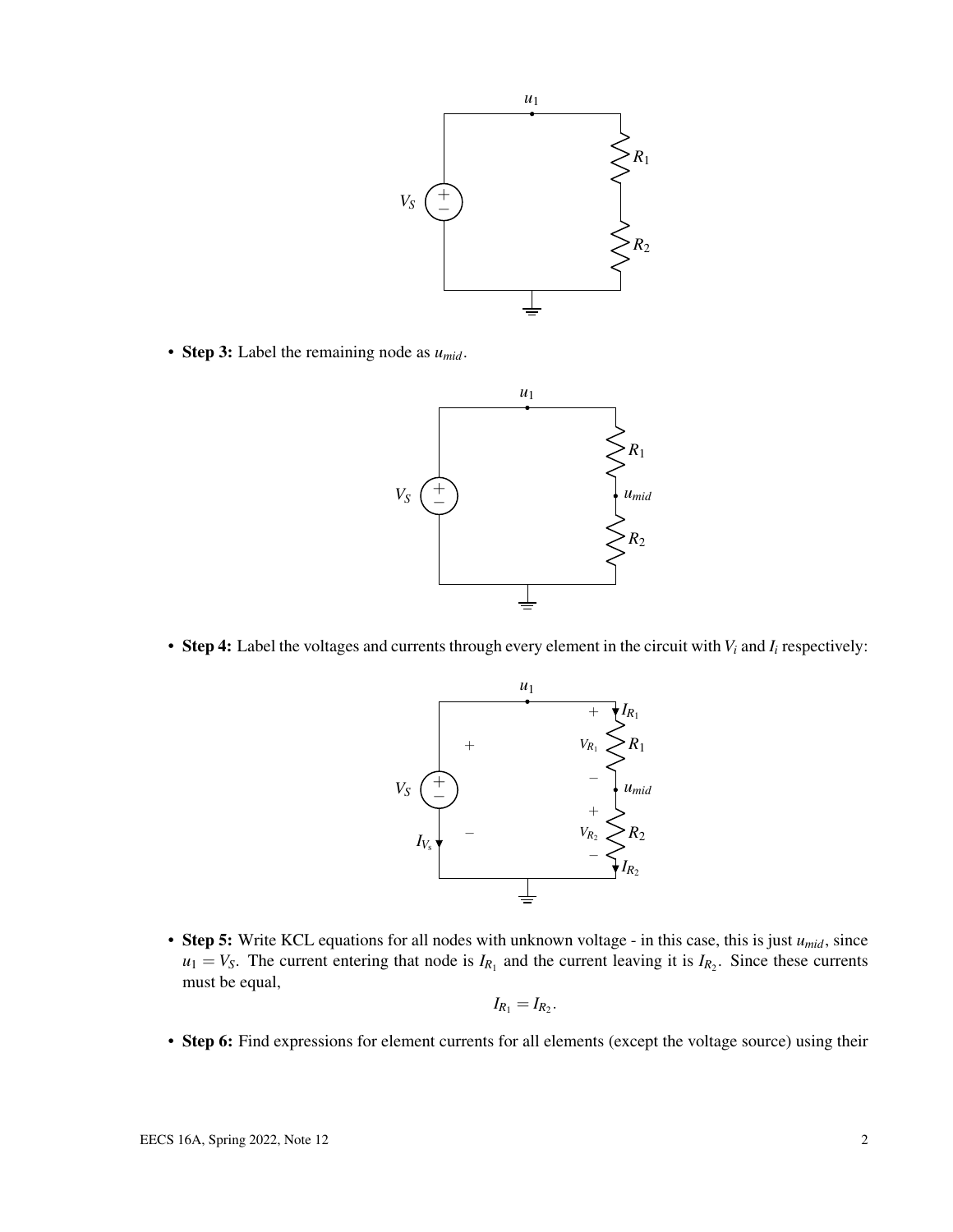characteristics. Applying Ohm's law to the two resistors, we find that

$$
I_{R_1} = \frac{V_{R_1}}{R_1}
$$

$$
I_{R_2} = \frac{V_{R_2}}{R_2}
$$

.

From our voltage source, we also have

$$
u_1=V_S.
$$

From our node voltages, we can express our element voltages as

$$
V_{R_1} = u_1 - u_{mid} = V_S - u_{mid}
$$
  

$$
V_{R_2} = u_{mid} - 0 = u_{mid}.
$$

Substituting, we obtain our element currents in terms of node voltages:

$$
I_{R_1} = \frac{V_S - u_{mid}}{R_1}
$$

$$
I_{R_2} = \frac{u_{mid}}{R_2}.
$$

• Step 7: Substitute the element currents into our KCL equation. We have

$$
I_{R_1} = I_{R_2}
$$
  
\n
$$
\implies \frac{V_S - u_{mid}}{R_1} = \frac{u_{mid}}{R_2}.
$$

• Step 8: Solve the above equation. Rearranging, we find that

$$
V_{S}R_{2} - u_{mid}R_{2} = u_{mid}R_{1}
$$
  
\n
$$
\implies u_{mid}(R_{1} + R_{2}) = V_{S}R_{2}
$$
  
\n
$$
\implies u_{mid} = \frac{R_{2}}{R_{1} + R_{2}}V_{S} = \frac{1}{1 + \frac{R_{1}}{R_{2}}}V_{S}.
$$

The reason this circuit is called a "voltage divider" is that we can create any output voltage of  $u_{mid} = \alpha V_s$ for any  $\alpha \in [0,1]$  (assuming that all of the resistance values are non-negative) by varying the **ratio** of the resistor values  $R_1/R_2$ . As we will see shortly, varying this ratio is exactly the mechanism we will use to convert the relative position of a user's touch to a voltage.

# 12.2 Resistive Touchscreen

Touchscreens have revolutionized how we interact with devices. The majority of real world touchscreens are two dimensional – they find both the horizontal and vertical position of a finger press. In this note we will simplify the touchscreen to a 1D structure where we can only detect the horizontal position of the touch (or equivalently, the vertical position). In later notes we'll extend this to 2D.

Let's first examine the physical structure of a 1D touchscreen. The cross-section of the touchscreen is shown below. It consists of two layers of length *L*: the top layer (red) is flexible, and the bottom layer (black) is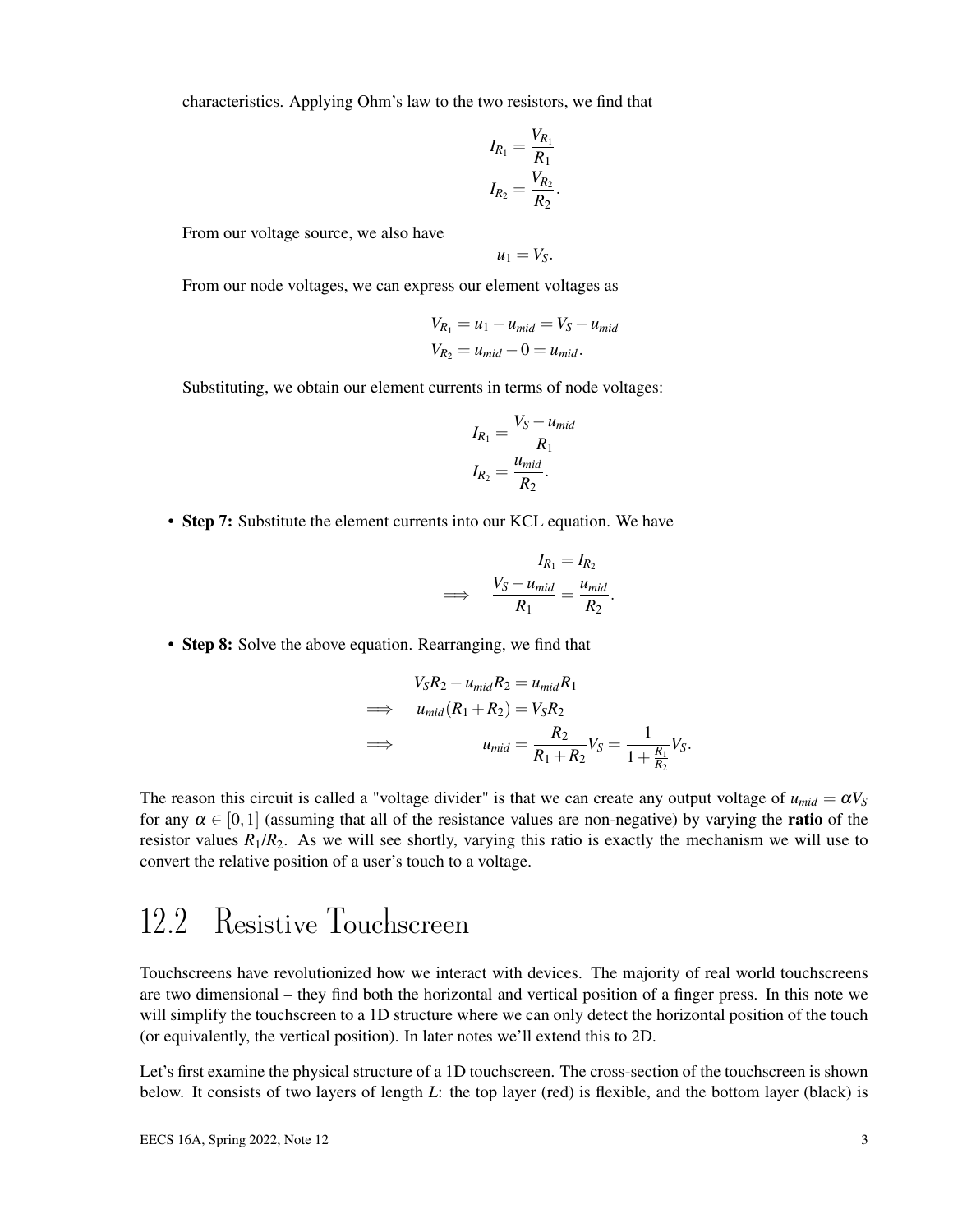non-flexible. Both layers are conductive so current can flow through them. When we touch the screen, the top part contacts the bottom part at the touchpoint (in this example, we assume that the touch causes the entire width of the structure to deform uniformly and make contact to the bottom structure).

Our goal is to find the position of the touchpoint. We define *Ltouch* to be the distance from the left side of the structure to the touchpoint, and *Lrest* to be the remaining distance from the touchpoint to the right side of the structure. Determining *Ltouch* is equivalent to finding the position of the touchpoint.



How can we measure this physical quantity using an electrical circuit? Next we will introduce some of the physics of circuit components so that we can convert this physical structure into an electrical model. Once we have that model, we can connect additional components around it to build a complete circuit which we can then analyze (using the procedure developed Note 11B). It is worth re-emphasizing here that each of these steps is looking at different levels of abstraction – the modeling step converts a physical system into an electrical model (as we will see in this particular case, a model that is comprised of wires and resistors), and after additional components are connected to that model to create a complete circuit, we can analyze that circuit without necessarily knowing more details than are captured in the model.

#### 12.3 Physics of Circuits

Charge is the basic underlying quantity associated with all electrical systems. Charge can be either positive or negative, although in most materials/systems charge is carried by electrons (which are negatively charged). We measure charges with the unit **coulomb**  $(C)$ , and typically use the symbol  $Q$ .

Current is a measure of the movement of charge, specifically, the net amount of charge crossing through a surface in a unit time. We usually use the symbol I to denote current, and is defined by:

$$
I=\frac{dQ}{dt}.
$$

The unit for current is an **ampere** (A), which is equivalent to 1 coulomb per second - i.e.,  $1A = 1C/1sec$ or 1*C* = 1*A* ∗ 1*sec*. We typically specify the direction of the net positive charge flow using an arrow. For example, the following arrow

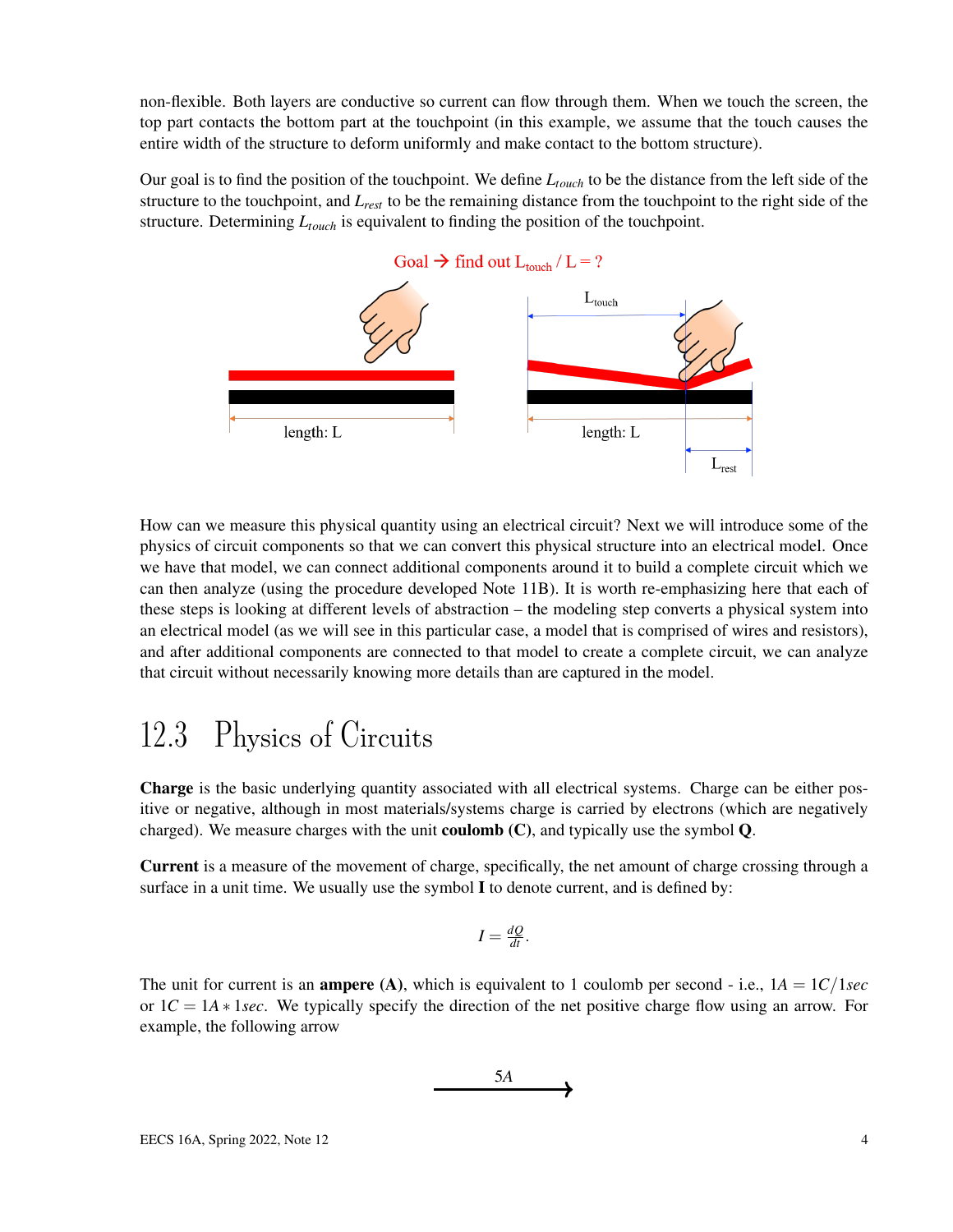represents that net +5 coulombs of charges are crossing the surface per second to the right. We could also say that net −5 coulombs of charges are crossing the surface per second to the left.

Voltage is defined as the amount of energy needed to move a unit charge between two points. We usually denote voltage with the symbol  $V$ . The unit associated with a voltage is a Volt  $(V)$ , where 1 Volt is defined such that it will require 1 Joule of energy to move 1 Coulomb (i.e. the unit of charge) between the two points (i.e.  $1V = 1J/I C$  or  $1V * I C = 1J$ ). It is important to emphasize that the definition of voltage makes it a relative quantity that can only be measured between two points; an "absolute" voltage is meaningless. As we saw in the analysis procedure, as a shorthand we will sometimes refer to a voltage at a particular point, but if we do so, we are implicitly using some other known point (often, the **ground** that we defined) as a reference against which the voltage at that single point is being measured.

A simple analogy to voltage and the fact that it is a relative quantity can be described using elevation. A mountain's summit could be 9000ft above sea level (where sea level would be the reference of an elevation of 0 ft). Alternatively, we can say that there is 9000ft between the summit and sea level. Instead, if we choose the bottom of the ocean as the reference point (elevation of 0 ft), then there will still be 9000ft between sea level and the summit of the mountain, but the elevation at the mountain referenced to the bottom of the ocean would not be 9000ft (it would be much greater). So, just as sea level is an arbitrary (although convenient) reference level for elevation, the ground node we choose as "0V" to measure the rest of the voltage at the rest of the nodes in our circuit against is also an arbitrary reference point.

**Resistance:** Conductors are materials that allow current to flow through them (for example, metals such as copper). However, conductors still require some amount of work to be done to get charge (current) to move through them. This is because electrons (charge) flowing through the conductor occasionally collide with the atoms in the conductor. These collisions cause the atoms to vibrate, generating heat. Since heat is another form of energy, this process implies that energy must be dissipated to move the electrons through the conductor. The amount of energy that is dissipated (per unit charge) is described by the *resistance* of the structure.

Since voltage describes the amount of energy needed to move a charge between two points, we can capture the behavior described above by stating that when current flows through a resistor, there is also a voltage drop across that resistor. This statement is known as Ohm's law, which is:

 $V = IR$ 

where the resistance R has units of Ohms  $\Omega$ . Note that this means that  $1 \Omega = \frac{1V}{1A}$  $\frac{1V}{1A}$ .

The actual value of resistance for some physical structure is set by two things: (1) material properties, and (2) the structure's dimensions. First let's consider the material properties: every conducting material has a property known as resistivity  $\rho$  which describes how easily electrons flow through the material. For example, gold has a lower resistivity than steel. Hence, for the same physical dimensions, a gold structure will have lower resistance than a steel structure.

Next, let's consider how different dimensions impact the resistance of a structure. If we increase the length *L* of the structure (i.e., if we increase the dimension of the structure in the same direction as the current flows through it), this will increase the number of atoms that the electrons collide with, and hence we can expect the resistance to increase with *L*. If we increase the cross-sectional area *A* of the structure (i.e., increase the dimension in directions perpendicular to the current flow), we are allowing more electrons to flow in parallel with each other, and hence we can expect the resistance to decrease with *A*.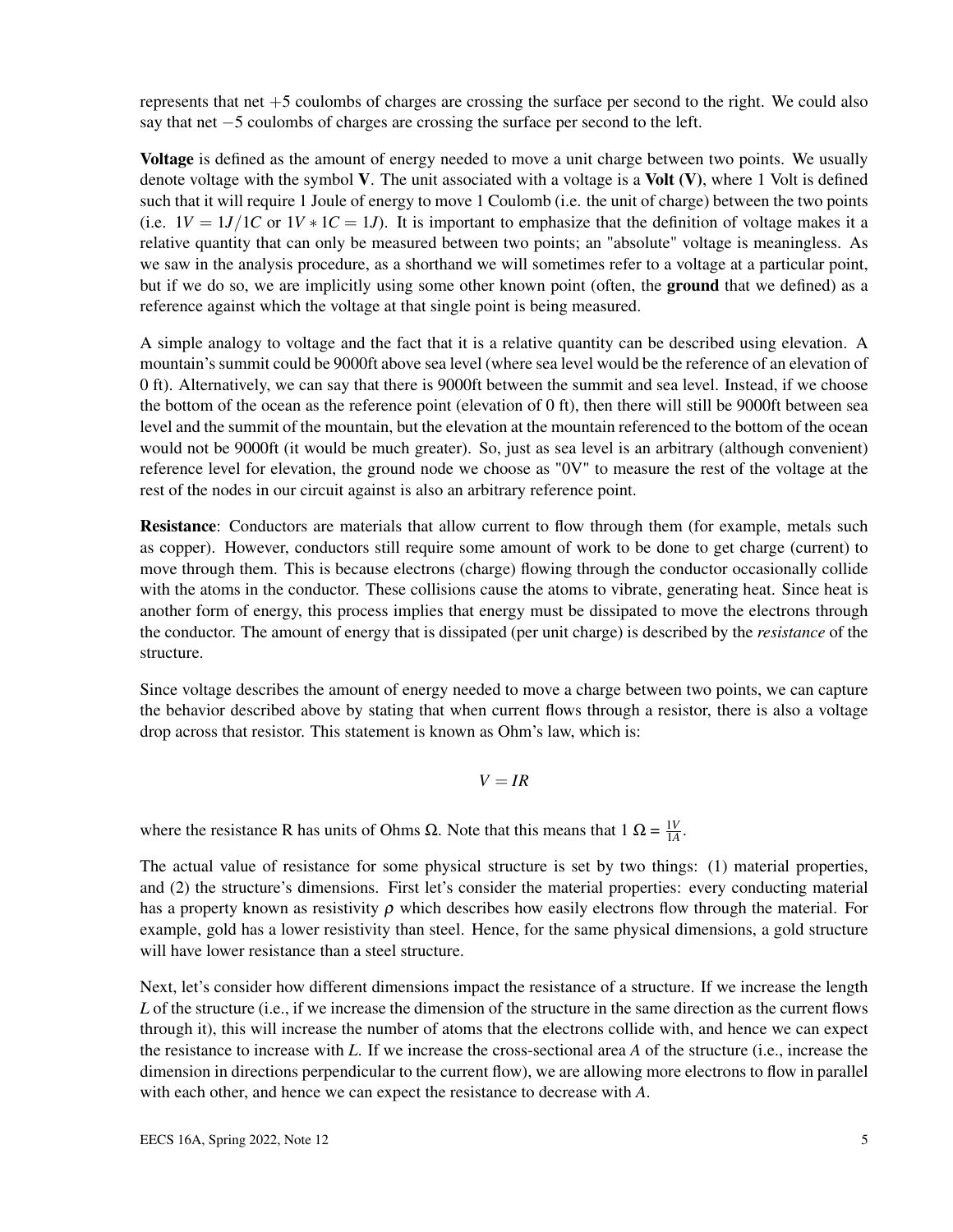Therefore, for a physical structure made out of a material with resistivity  $\rho$  and having length *L* and crosssectional area *A*, its resistance is given by:



# 12.4 Resistive Touchscreen Revisited

Now that you've been introduced to some circuits physics, let's review the actual physical structure of the top (red) layer in the 1-D touchscreen. Since the touchpoint is where we are most interested, we can divide the top (red) layer into two parts and see what happens at the touchpoint. Given that the top (red) layer has a resistivity  $\rho$  and a cross-sectional area  $A$ , the resistance of the top layer from the touchpoint to the right-hand end is given by  $R_1 = \rho \frac{L_{rest}}{A}$ , the resistance of the top layer from the left-hand end to the touchpoint is given by  $R_2 = \rho \frac{L_{touch}}{A}$ .



We then connect a voltage source  $V_s$  to the two ends of the circuit model we just built.

This is the same circuit model that we already analyzed at the beginning of this note — it's a voltage divider circuit! From our previous analysis, we know that

$$
u_{mid} = \frac{R_2}{R_1 + R_2} \times V_s. \tag{1}
$$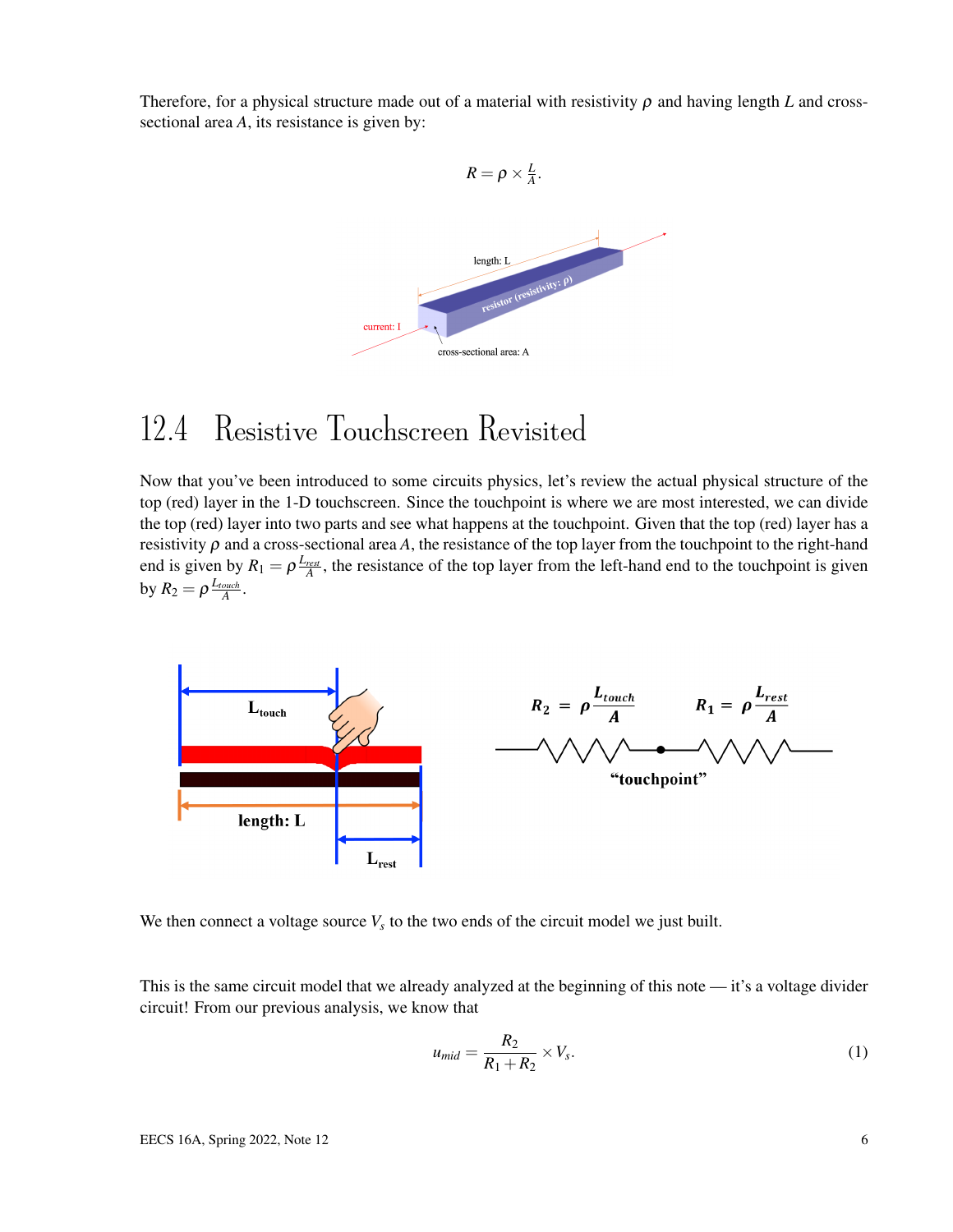

Now we plug in our relationships between the resistances and our physical model,  $R_2 = \rho \frac{L_{touch}}{A}$  and  $R_1 =$  $\rho \frac{L_{rest}}{A}$  :

$$
u_{mid} = \frac{\rho \frac{L_{touch}}{A}}{\rho \frac{L_{rest}}{A} + \rho \frac{L_{touch}}{A}} \times V_s.
$$
 (2)

 $\rho$  and *A* are shared in the denominator and the numerator so they can cancel. Then  $u_{mid}$  becomes:

$$
u_{mid} = \frac{L_{touch}}{L_{touch} + L_{rest}} \times V_s.
$$
\n(3)

What is  $L_{touch} + L_{rest}$ ? It is *L*, the physical length of the touchscreen:

$$
u_{mid} = \frac{L_{touch}}{L} \times V_s. \tag{4}
$$

By connecting a voltage source to the two ends of the touchscreen and measuring  $u_{mid}$ , we can figure out the relative position of *Ltouch*.

The relationship we have found between  $u_{mid}$  and  $V_s$  is very convenient because  $u_{mid}$  is not dependent on any material property such as  $\rho$  and A. This means that the top layer can be built with any material and the relationship between *umid* and *V<sup>s</sup>* is still valid. There are always some non-idealities in the world – by making *umid* independent of any material property, we can make the circuit model immune to such non-idealities. We also have the freedom to choose a material for the top layer that is good for display purposes (rather than needing a specific material for the touchscreen to work).

One thing has not yet been explained – what is the function of the bottom (black) layer in the touchscreen? In the following note, we will explain how to use the bottom (black) layer to measure  $u_{mid}$ .

# 12.5 Practice Questions

These practice problems are also available in an interactive form on the course website.

1. How many nodes would you need to label to perform nodal analysis? Include nodes for ground and for  $V_s$ .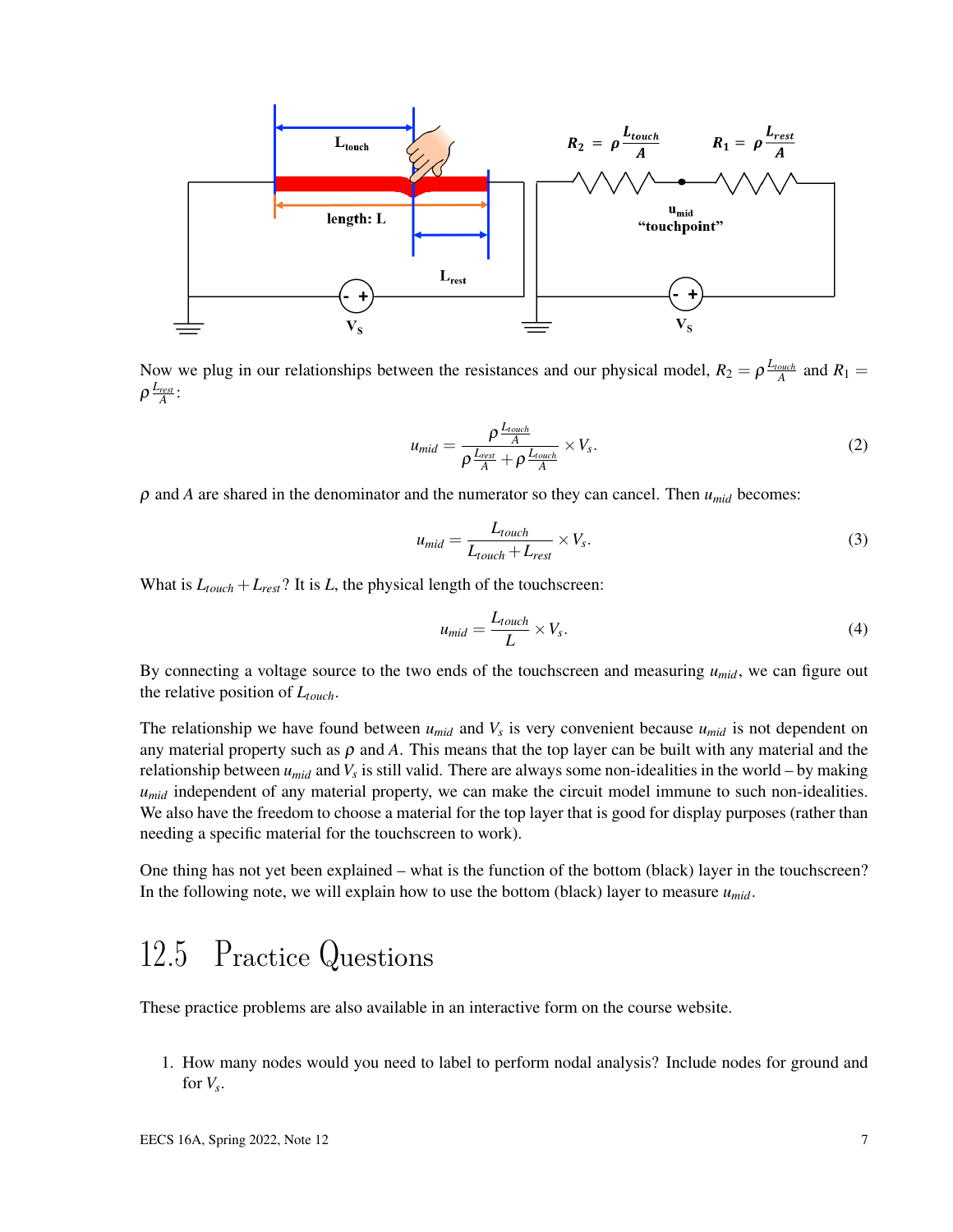

- 2. By what factor does the resistance of a rectangular block of metal change if you double each dimension of the block?
	- (a) 1
	- (b) 2
	- (c)  $\frac{1}{2}$
	- (d)  $\frac{1}{4}$
- 3. Assume that you have a cylindrical piece of metal. The cylinder has a length of 10 cm and a radius of 1mm. You measure the resistance between the two circular surfaces and a get a reading of 0.54mΩ. What is the resistivity of the metal?
	- (a)  $1.7 \times 10^{-5}$  Ωm
	- (b)  $1.7 \times 10^{-6} \Omega$  m
	- (c) 1.7×10−<sup>8</sup> Ωm
	- (d)  $5.4 \times 10^{-9} \Omega$ m
- 4. Find the voltage across the resistor *R*1.



(a) *V<sup>s</sup>*

(b) 
$$
\frac{R_2}{R_1+R_2}V_s
$$

- (c) 0
- (d) Undefined